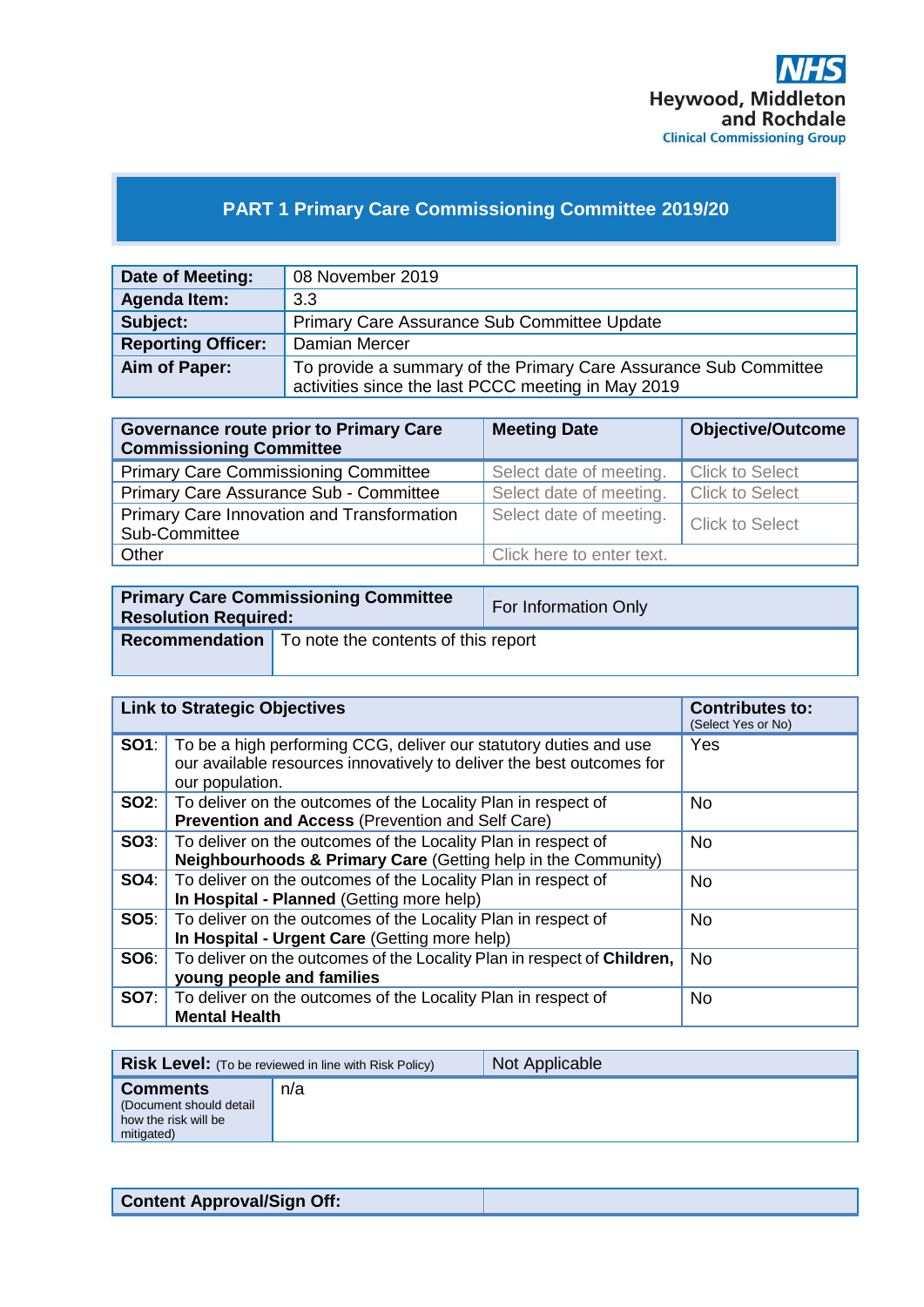**Hevwood, Middleton** and Rochdale

|  |  |  |  |  |  | <b>Clinical Commissioning Group</b> |
|--|--|--|--|--|--|-------------------------------------|
|--|--|--|--|--|--|-------------------------------------|

| The contents of this paper have been<br>reviewed and approved by: | Head of Primary Care, Sarah Crossley |
|-------------------------------------------------------------------|--------------------------------------|
| <b>Clinical Content signed off by:</b>                            | Not applicable                       |
| Financial content signed off by:                                  | Not Applicable                       |

|                                                       | Completed:     |
|-------------------------------------------------------|----------------|
| Clinical Engagement taken place                       | Not Applicable |
| Patient and Public Involvement                        | Not Applicable |
| <b>Patient Data Impact Assessment</b>                 | Not Applicable |
| Equality Analysis / Human Rights Assessment completed | Not Applicable |

#### **Executive Summary**

This report aims to update the PCCC on the discussions and decisions made since the last PCCC update in May 2019 by the Primary Care Assurance Sub Committee (PCASC).

#### **Homeless Alliance Response Team (HART)**

RHA presented a paper to request ongoing funding for the HART scheme, as well as further funding for a 12-month pilot, to support the patient's mental health and podiatry needs. The committee unanimously agreed to support this funding, agreeing that the service had integrated well with the soup kitchen at Champness Hall and was delivering a good service to those utilising the service. However, until the CCG can identify recurrent funding for this, they couldn't agree past a further 12 months. The funding value was £159k to extend the current service and support the pilot. Key performance indicators (KPIs) and robust monitoring and evaluation processes were also agreed as part of the approval process.

# **Homely Remedies**

The CCG agreed to fund training for care homes to allow them to administer some low-level medication to their patients rather than calling out the GP. There was some discussion around accountability and patient safety, but it was agreed that there would be an agreed list of illness issues that the care homes could treat. The funding for this training was £5K for ten sessions.

# **Core + 2019/20 Prescribing Indicators**

It was agreed that additional reviews of those on long term antidepressants is to be removed from Core + 2 as after consultation it was deemed unnecessary due to reviews routinely being made prior to reauthorisation.

The following indicator set was proposed and agreed for 2019/20:

- 1. Use of PINCER reporting software but until this has been made available, baseline EMIS searches must be made;
- 2. Achieve national antibiotic target by March 2020;
- 3. Control Diabetes Spend Areas for improvement of diabetes care identified across the borough, and where high levels of diabetes spend is identified a reduction of 10% - 5% achieved to move in-line with the CCG mean. CCG mean baseline will be taken as of April 2019.
- 4. Reduce high levels of opiate prescribing Areas for improvement identified across the borough and where levels of high dose opiate prescribing is identified a reduction of 10% - 5% achieved to move in-line with the CCG mean. CCG mean baseline will be taken as of April 2019.